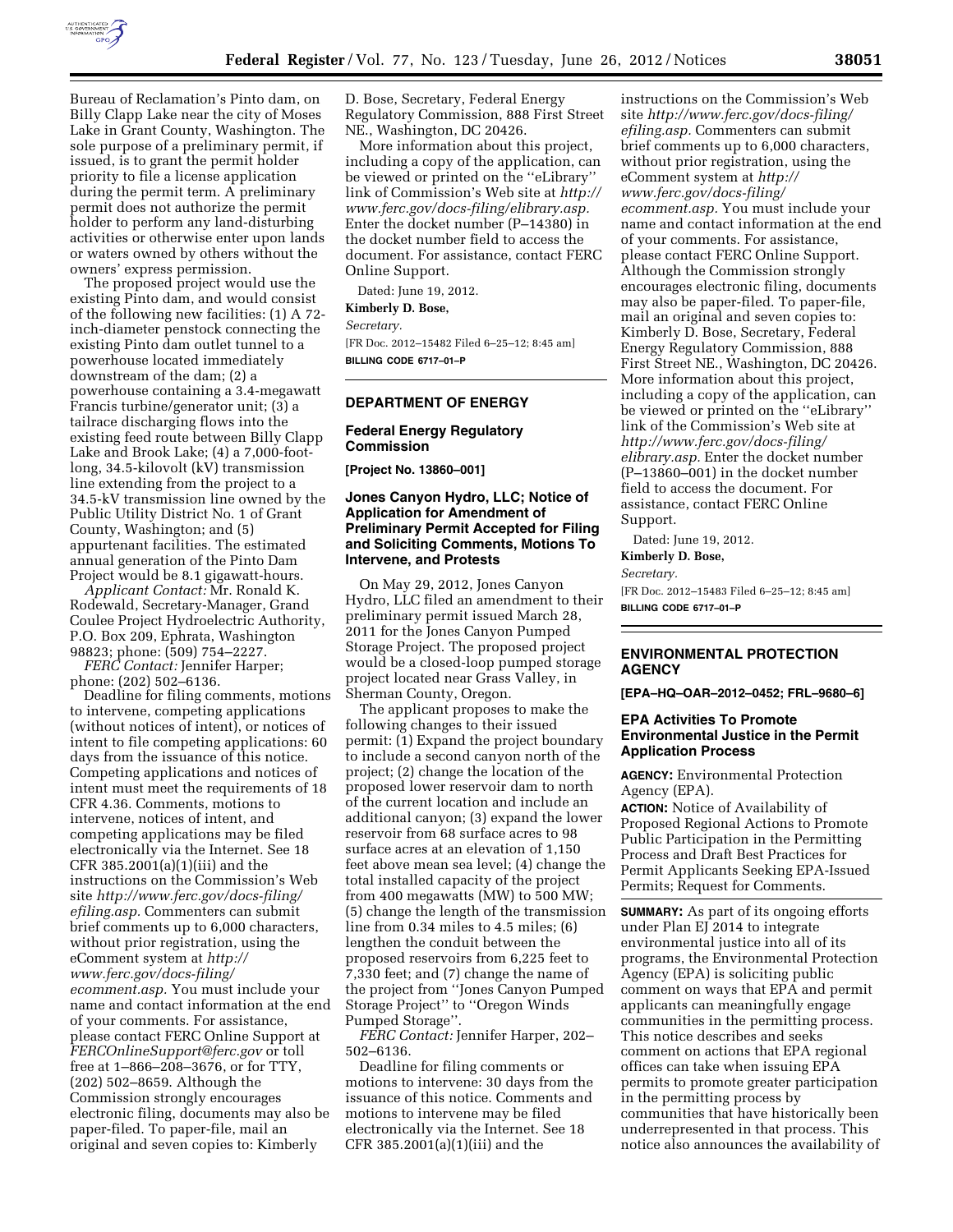draft best practices for permit applicants seeking EPA-issued permits (located in the appendix to this notice). The best practices are designed to encourage and assist permit applicants to reach out to neighboring communities when applying for permits that may affect the community's quality of life, including their health and environment.

**DATES:** Written comments must be received on or before August 27, 2012. **ADDRESSES:** Submit your comments, identified by Docket ID No. EPA–HQ– OAR–2012–0452 by one of the following methods:

• *[www.regulations.gov:](http://www.regulations.gov)* Follow the on-line instructions for submitting comments.

• *Mail:* "Plan EJ 2014: Considering EJ in EPA's Permitting Process'' Docket, Environmental Protection Agency, EPA Docket Center, Mailcode 28221T, 1200 Pennsylvania Ave. NW., Washington, DC 20460.

• *Hand Delivery:* ''Plan EJ 2014: Considering EJ in EPA's Permitting Process'' Docket, EPA/DC, EPA West, Room 3334, 1301 Constitution Ave. NW., Washington, DC 20460. Such deliveries are accepted only during the Docket's normal hours of operation, and special arrangement should be made for deliveries of boxed information.

EPA's policy is that all comments received will be included in the public docket without change and may be available online at *[http://www.](http://www.regulations.gov) [regulations.gov,](http://www.regulations.gov)* including any personal information provided, unless the comment includes information claimed to be Confidential Business Information (CBI) or other information of which disclosure is restricted by statute. Do not submit information that you consider to be CBI or otherwise protected through *[http://www.](http://www.regulations.gov) [regulations.gov](http://www.regulations.gov)* or email. The *[http://](http://www.regulations.gov) [www.regulations.gov](http://www.regulations.gov)* Web site is an ''anonymous access'' system, which means EPA will not know your identity or contact information unless you provide it in the body of your comment. If EPA cannot read your comment due to technical difficulties and cannot contact you for clarification, EPA may not be able to consider your comment. Electronic files should avoid the use of special characters, avoid any form of encryption, and be free of any defects or viruses. For additional information about EPA's public docket, visit the EPA Docket Center homepage at *[http://www.](http://www.epa.gov/cpallomc/dockets.htm) [epa.gov/cpallomc/dockets.htm.](http://www.epa.gov/cpallomc/dockets.htm)* EPA also encourages the public to review and participate in the Environmental Justice in Action Blog which can be found at *[https://blog.epa.gov/ej.](https://blog.epa.gov/ej)* EPA intends to use the Environmental Justice in Action Blog to encourage different public stakeholders to dialogue over the ideas set forth in this **Federal Register**  Notice. The Environmental Justice in Action Blog does not replace the conventional public comment process described above. Rather, EPA hopes that the Environmental Justice in Action Blog provides an informal public forum for stakeholders to exchange idea and share views, which may help shape comments submitted to EPA through Regulations.gov. As this public participation initiative illustrates, EPA believes that early and frequent dialogue among people with different points of view can lead to more thoughtful outcomes.

# **SUPPLEMENTARY INFORMATION:**

## **Table of Contents**

- I. General Information II. Actions That EPA Regional Offices Can Take To Promote Meaningful Engagement in the Permitting Process by Overburdened Communities
- III. Draft Best Practices for Permit Applicants Seeking EPA-Issued Permits: Ways To Engage Communities at the Fence-Line IV. Conclusion

#### **I. General Information**

Expanding the conversation on environmentalism and working for environmental justice are top priorities of the Environmental Protection Agency (EPA). In 2011, EPA published Plan EJ 2014, the Agency's overarching strategy for advancing environmental justice. The Plan has three objectives:

1. Protect health and the environment in overburdened communities;

2. Empower communities to take action to improve their health and environment; and

3. Establish partnerships with local, state, tribal, and federal governments and organizations to achieve healthy and sustainable communities.

The year 2014 marks the 20th anniversary of the signing of Executive Order 12898 on environmental justice, which directs each federal agency to ''make achieving environmental justice part of its mission by identifying and addressing, as appropriate, disproportionately high and adverse human health or environmental effects of its programs, policies, and activities.'' Plan EJ 2014 is EPA's roadmap for integrating environmental justice into its programs, policies and activities. One focus area of the Plan is ''Considering Environmental Justice in Permitting.'' Environmental permits play a key role in providing effective protection of public health and the environment in communities. Thus, Plan EJ 2014 calls upon EPA to: (1)

Enhance the ability of overburdened communities to participate fully and meaningfully in the permitting process for EPA-issued permits; and (2) take steps to meaningfully address environmental justice issues in the permitting process for EPA-issued permits to the greatest extent practicable.

Plan EJ 2014 directs EPA to make achieving environmental justice part of its mission, and to be a leader among federal departments and agencies in addressing the impacts of federal activities on overburdened communities. EPA believes that environmental permitting presents opportunities to address environmental justice, and that the Agency has the responsibility to lead by example to address environmental justice in permits issued by EPA. Therefore, the actions described in this notice focus on EPA-issued permits. Although EPA issues few environmental permits compared to state, local and tribal governments that implement federal environmental laws as approved or delegated by EPA, EPA intends to share its experiences and ideas with these governments as well as with other federal agencies, with the goal of promoting similar efforts.

In this notice, EPA focuses on enhancing the opportunity and ability of overburdened communities to participate in the permitting process. Overburdened communities are communities that potentially experience disproportionate environmental harms and risk as a result of cumulative impacts or greater vulnerability to environmental hazards. EPA believes that the participation of overburdened communities in the permitting process is an essential step toward the ultimate goal of achieving permits that meaningfully address environmental justice issues. Following the National Environmental Justice Advisory Council (NEJAC) recommendation to encourage more public participation in the permitting decision-making process, EPA has identified actions that EPA and permit applicants, both for new and renewed permits, can take to reduce barriers to participation in the permitting process. In overburdened communities, these barriers can include lack of trust, lack of awareness or information, language barriers, and limited access to technical and legal resources. In EPA's view, more transparency and dialogue can lead to better permit outcomes for the community as well as permit applicants. Thus, EPA believes it is especially important to make special efforts to provide enhanced public participation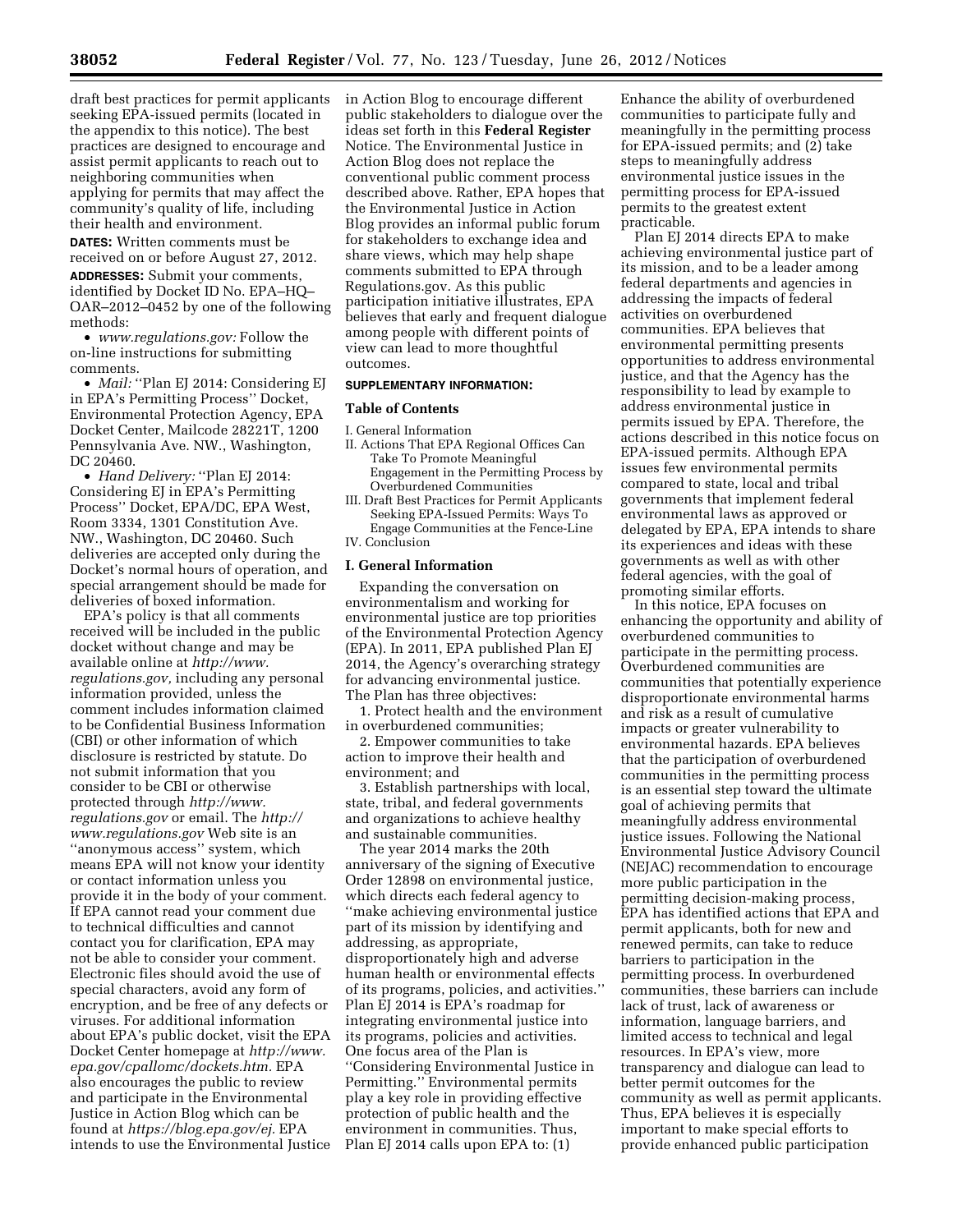opportunities to overburdened communities, particularly minority, low-income, and indigenous communities. EPA also realizes that enhanced public engagement is only one aspect of attention to environmental justice in the context of permitting.

Both EPA regional offices and permit applicants can—and in some cases already do—bring overburdened communities into the permitting process through special outreach efforts. EPA believes that permit applicants have unique opportunities in this area. Many companies are already active, contributing members of the community. In addition to their important role as a source of employment and economic stability within a community, permit applicants play other roles. Many facilities applying for permits, for example, have robust community engagement strategies that recognize the value of community outreach. Pursuant to these strategies, facilities engage actively with the community through environmental initiatives, neighborhood beautification projects, education programs and charitable giving, civic programs and the arts, youth activities, and other investments in the community. These existing ties between permit applicants and the broader communities where they are located provide a foundation for permit applicants to reach out to their immediate neighbors along the facility's fence-line—ideally, to discuss health or environmental issues associated with their plans for new or increased pollutant releases.

EPA has compiled the draft list of activities and best practices presented in this notice from many sources. EPA surveyed its regional offices, where EPA permitting activity predominantly occurs, to determine what steps are currently or could be taken to meaningfully involve overburdened communities in the permitting process. Additionally, EPA conducted numerous listening sessions, conference calls and meetings with a variety of stakeholders, including environmental justice stakeholders, members of the business community, state, local and tribal governments and communities, nongovernmental organizations, and the NEJAC, to gather more input on how to enhance participation of overburdened communities in EPA's process of issuing environmental permits. One set of ideas, presented in Section II below, focuses on activities that EPA, as the permitting authority, can undertake to make it easier for communities to engage meaningfully and effectively in the permitting process. The second set of ideas, described in Section III below,

presents best practices that permit applicants can use to initiate and sustain a dialogue with the communities at their fence-line when the companies seek environmental permits that may be affected by the permitting action.

EPA recognizes that some states have made significant progress in meaningfully involving overburdened communities in the permitting process. While the focus of today's notice is on EPA-issued permits, EPA believes that states with experience in this area can provide valuable information that will strengthen EPA's efforts. Therefore, EPA invites states to share their ideas for ensuring the meaningful involvement of overburdened communities in the permitting process and encouraging dialogue between permit applicants and communities.

The ideas in this notice are meant to complement all of the other tools and resources developed under Plan EJ 2014 and other EPA initiatives to aid communities and EPA permitting authorities in incorporating environmental justice into the permitting process. The tools and resources include the EJ *Legal Tools,*  which addresses EPA's legal authority to consider environmental justice, EPA's effort to develop a *nationally consistent screening tool for environmental justice,*  and EPA's efforts to meaningfully engage local communities and stakeholders in government decisions on land cleanup, emergency preparedness and responses and the management of hazardous substances and wastes through the *Community Engagement Network,* and EPA's collaboration with other federal agencies to improve our communitybased actions and assistance and to strengthen the use of *interagency legal tools,* such as the National Environmental Policy Act and Title VI of the Civil Rights Act. These resources supplement information disseminated by *EPA regional offices* about their permit processes and particular permits.

# **II. Actions That EPA Regional Offices Can Take To Promote Meaningful Engagement in the Permitting Process by Overburdened Communities**

As noted above, EPA has identified a number of activities and approaches that can be used to promote greater public involvement of overburdened communities in its permitting processes, particularly for major permitting actions that may significantly impact them. Each EPA regional office will put in place a regional implementation plan to address meaningful engagement of overburdened communities in their permitting activities. This notice

describes the general expectations for the regional plans and presents the framework and specific activities intended to enhance public participation.

EPA's expectation is that each regional office will use the agency-wide guidelines to develop a regional implementation plan that is appropriate for the particular circumstances within that region. The agency-wide guidelines in this notice are designed to promote consistency among regional offices and provide EPA's expectation for a basic regional plan. At the same time, EPA recognizes that each permit and community is different and that each EPA regional office has the insight and experience to develop strategies tailored to the particular communities and needs within that region. Therefore, EPA couples these agency-wide guidelines with the expectation that EPA regional offices have the flexibility in developing their implementation plans to take actions suited to the concerns of impacts on overburdened communities typically raised within their regions.

This notice does not address any obligations imposed by the Civil Rights Act of 1964 or under EPA regulations at 40 CFR part 7. Please refer to *EPA's Guidance to Environmental Protection Agency Financial Recipients Regarding Title VI Prohibition Against National Origin Discrimination Affecting Limited English Proficient Persons* and *Title VI Public Involvement Guidance for EPA Assistance Recipients Administering Environmental Permitting Programs.*  This notice does not address *Executive Order 13175* or *EPA's Policy on Consultation and Coordination with Tribes.* It is important to note the difference between the meaningful involvement of tribal communities as it is used in the EJ context and consultation with tribes. The Agency's responsibilities under E.O. 13175 are separate from the responsibilities under E.O. 12898 and stem from federally recognized tribes' status as sovereign governments.

The activities described in this notice go beyond the standard notice-andcomment procedures required by law. EPA believes, however, that enhanced outreach can help to remove some of the barriers that can discourage overburdened communities from participating in permit processes that affect them and are appropriate in some circumstances.

## *A. Agency-Wide Guidelines for EPA Regional Offices*

The guidelines presented here provide a framework for the regional offices to identify possible actions they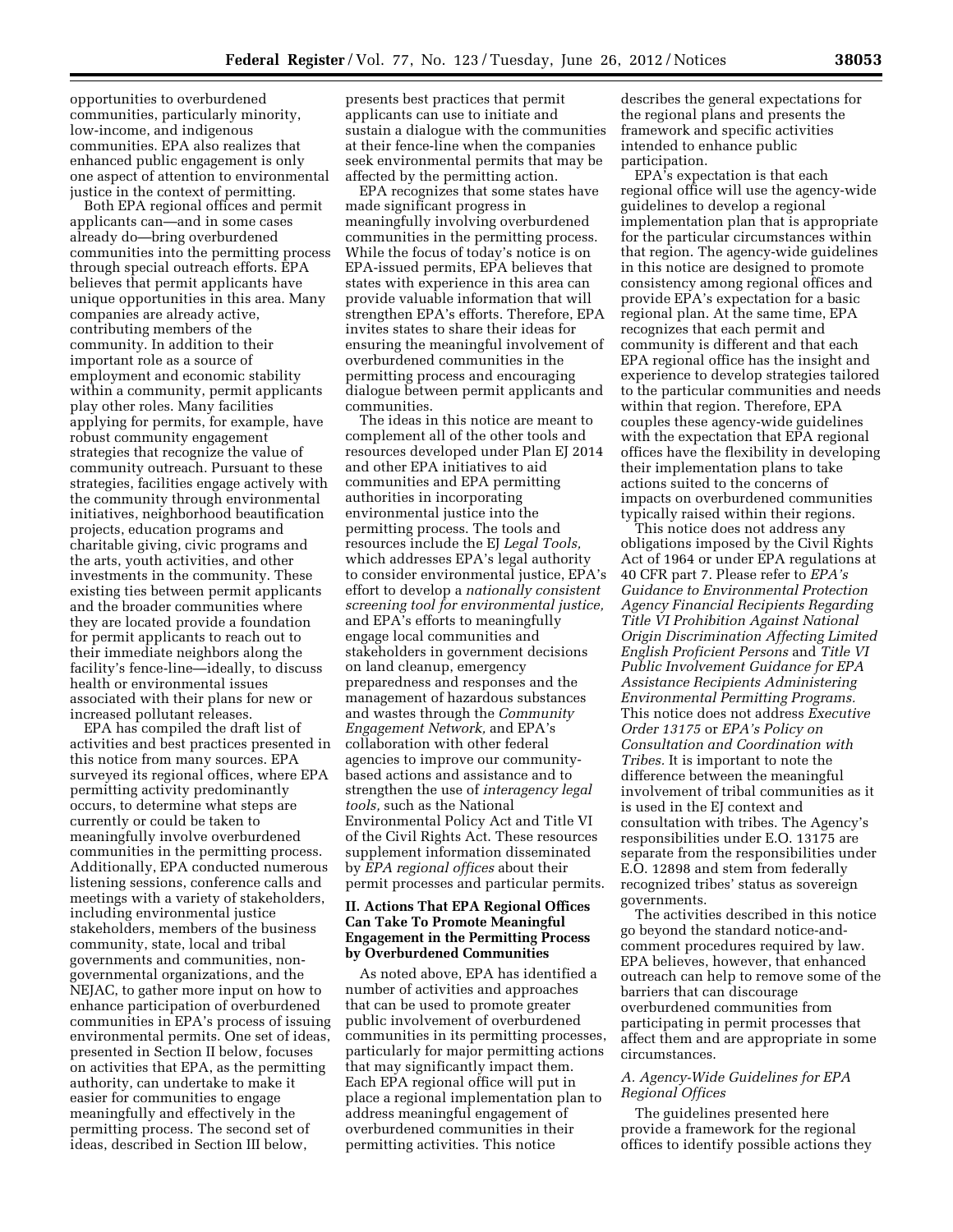can take to promote the meaningful engagement of overburdened communities for priority permits. Specifically, the guidelines for EPA regional offices are designed to: (1) Help regional offices identify which permits to prioritize for greater public involvement for overburdened communities; and (2) suggest activities the regional offices can undertake to promote greater public involvement in their permitting process.

1. Priority Permits for Enhanced Public Involvement Opportunities

Although any permit action may be an opportunity to enhance the engagement of a community, EPA believes that it is particularly important to provide meaningful engagement opportunities in permitting actions that may have significant public health or environmental impacts, such as a new operation or a modification of an existing operation, which may affect overburdened communities. Significant public outreach and engagement require significant resources. EPA recognizes its regional offices' limited ability to enhance engagement for every EPAissued permit as well as the limited ability of overburdened communities to engage on every permit potentially impacting them. For this reason, EPA will consider prioritizing enhanced public involvement opportunities for those EPA-issued permits with significant public health or environmental impacts on already overburdened communities, determined by regional offices' use of a screening tool or other methodology. Examples of permits that may have significant public health or environmental impacts include, but are not limited to, the following:

- Construction permits under the Clean Air Act, especially new major sources (or major modifications of sources) of criteria pollutants;
- Significant Underground Injection Control Program permits under the Safe Drinking Water Act;
- ''Major'' industrial National Pollutant Discharge Elimination System (NPDES) permits (as defined in 40 CFR 122.2) under the Clean Water Act that are for:
- Rew sources or new dischargers, or
- $\circ$  Existing sources with major modifications, including, but not limited to, a new outfall, a new or changed process that results in the discharge of new pollutants, or an increase in production that results in an increased discharge of pollutants;
- ''Non-Major'' industrial NPDES permits (as defined in 40 CFR

122.2) under the Clean Water Act that are identified by EPA on a national or regional basis as a focus area, for:

- Æ New sources or new dischargers, or  $\circ$  Existing sources with major modifications, including, but not limited to, a new outfall, a new or changed process that results in the discharge of new pollutants, or an increase in production that results in an increased discharge of pollutants; and
- RCRA permits associated with new combustion facilities or modifications to existing RCRA permits that address new treatment processes or corrective action cleanups involving potential off-site impacts.

In addition, EPA will consider prioritizing for enhanced public involvement activities both permit applications and renewals for which a community has raised plausible environmental justice concerns, and permit applications and renewals where EPA has other information indicating environmental justice concerns related to the permit.

In further recognition of EPA's regional offices' limited ability for enhanced public engagement, a regional office may not prioritize every EPAissued permit with significant public health or environmental impacts on already overburdened communities.

Additionally, there may be circumstances under which a regional office finds enhanced public outreach appropriate irrespective of whether the permitting action has a significant public health or environmental impacts on already overburdened communities.

2. Regional Offices' Activities To Promote Greater Public Involvement in the Permitting Process

Presented below is a proposed list of activities that EPA regional offices could undertake at key junctures in the permitting process to promote greater involvement of overburdened communities. The list of proposed activities is intended to identify priority areas of activity and to provide options for proposed activities in the development of regional implementation plans. Regional offices, therefore, may choose not to implement all of the proposed activities listed below. Similarly, the list of activities is not meant to be comprehensive or exhaustive. Different situations will justify different responses.

*Planning & Gathering Information:*  ■ Identify upcoming priority permits for promoting greater public involvement. When identifying priority

permits, focus on permits that the community has identified as a priority, to the extent such information is available.

 $\circ$  Locate existing data and studies that are relevant to the particular community.

 $\circ$  Explore ways to reach out to the affected community in coordination with relevant EPA staff, including permit writers, EJ coordinators, public affairs staff, the press office, and EPA's Conflict Prevention & Resolution Center.

 $\circ$  Evaluate the appropriate length of the public comment period.

 $\circ$  Consider holding information meetings for the public in addition to formal public comment sessions.

*Coordinating within EPA:* 

 $\circ$  For applicants with multiple EPA permits, inform EPA permit writers from other offices in the region that your office has received a permit application from the applicant.

*Communicating with the Community:*  Æ Designate EPA point(s) of contact that the community can contact to discuss environmental justice concerns or questions of a technical nature about the permit application.

 $\circ$  Explain the permitting process by making informational fact sheets available.

 $\circ$  Use plain language when communicating with the public.

 $\circ$  Use communication techniques the community values, such as direct mailings, posters, articles in local newspapers, and emails to list serves.

 $\circ$  Offer translation services for communities with multi-lingual populations (including interpreters at public meetings or translations of public documents).

 $\circ$  Make key documents on the proposed project readily accessible to the community, using a variety of media tools (paper copies, online, etc.), when appropriate.

 $\stackrel{\scriptscriptstyle \bullet}{\circ}$  Hold public meetings at times and places in the community best designed to afford the public a meaningful chance to attend.

Æ After the permit has been issued, make available to the community a summary of EPA's comment responses and provide information on where the community can find the entire comment response document.

*Communicating with the Permit Applicant:*  Æ

 Encourage the permit applicant to provide EPA with a plain-language description of its proposed project or permit application.

 $\circ$  Encourage the permit applicant to consult EPA guidance on environmental justice and other resources developed under Plan EJ 2014, including the (when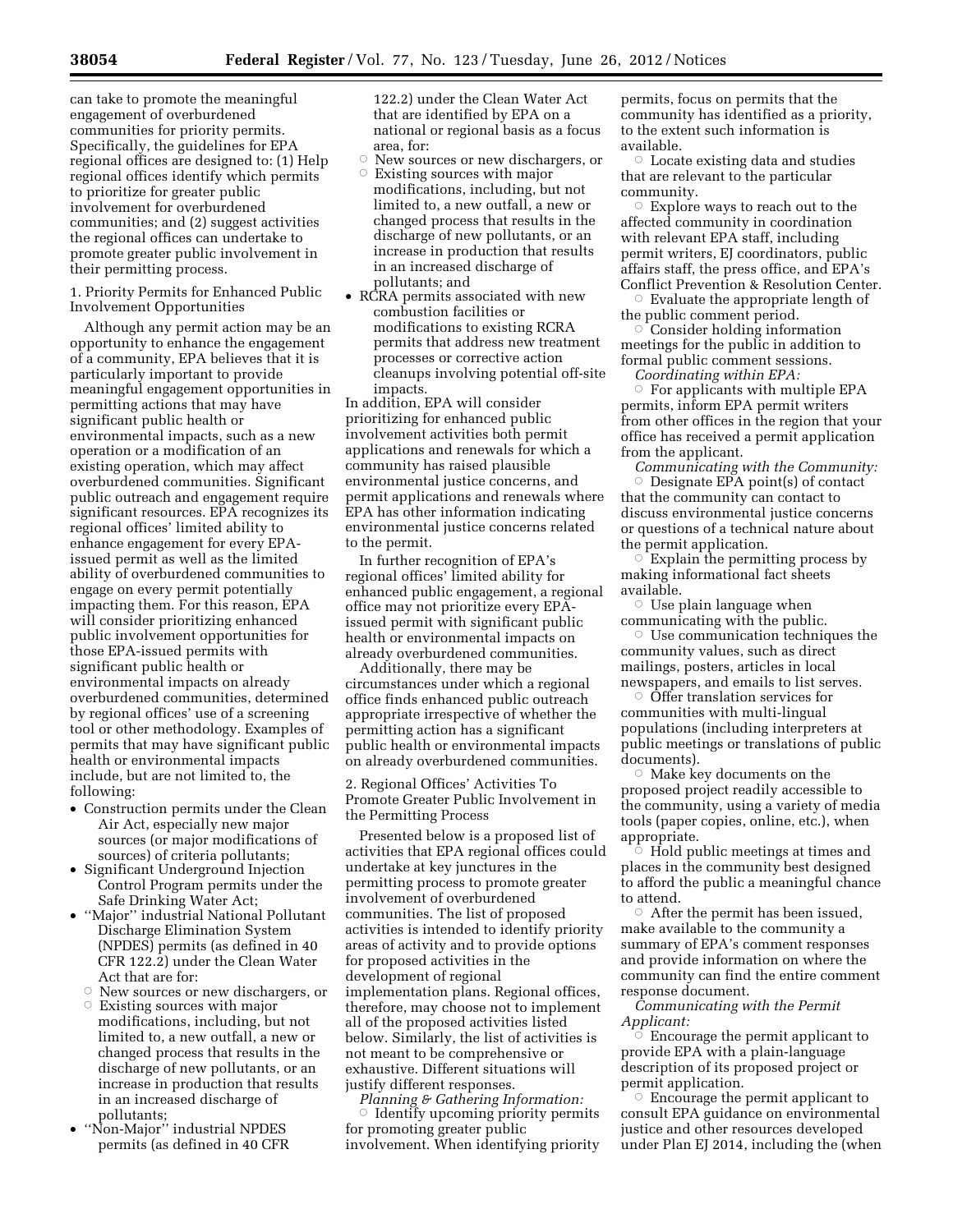finalized) Draft Best Practices for Permit Applicants Seeking EPA-Issued Permits: Ways to Engage Communities at the Fence-Line. (See appendix.)

# *B. EPA's Expectations for Regional Implementation Plans*

EPA expects each regional office to develop, implement and make publically available a regional implementation plan consistent with the agency-wide guidelines presented in this notice in order to support the meaningful engagement of overburdened communities in the permitting process for priority permits. EPA believes that regional offices will be better able to provide opportunities for enhanced public participation when they have planned and allocated resources for outreach in advance through the development of regional implementation plans. EPA also believes that making the regional implementation plans publically available will increase transparency and inform communities of EPA regional offices' efforts to create opportunities for overburdened communities to meaningfully engage in the permitting process.

EPA expects the regional implementation plans to address with more specificity the process that a regional office will use to prioritize permits for enhanced engagement, including the types of permits and activities the regional offices plan to implement. EPA expects the regional plans to be tailored to the region's specific needs but also to be consistent with the agency-wide guidelines direction on prioritization of permits for enhanced engagement and priority areas of outreach activities outlined in today's notice.

Consistent with the agency-wide guidelines previously discussed, the regional implementation plans will include:

I. The EPA Regional Office's process for prioritizing permits for enhanced engagement

a. Use of a screening tool or other methodology to identify already overburdened communities;

b. Types of permits with significant public health or environmental impacts.

II. Priority Enhanced Outreach Activities

a. Planning and gathering information;

b. Coordinating within EPA;

c. Communicating with the Community;

d. Communicating with the Permit Applicant.

# *C. Solicitation of Comments*

EPA welcomes all comments on the proposed actions that Regional offices can take to promote the meaningful engagement of overburdened communities in the permitting process, but is particularly interested in comments addressing the following questions:

• Has EPA identified the appropriate agency-wide guidelines to inform the development of regional implementation plans? What other guidelines should EPA consider that provide both agency-wide consistency and regional flexibility in promoting the meaningful engagement of overburdened communities in the permitting process?

• What criteria should regional offices use to prioritize permits for enhanced outreach?

• For priority permits, has EPA identified the appropriate activities that regional offices can take to promote the greater involvement of overburdened communities in the permitting process? What other activities should EPA consider?

• Based on experiences you have had in the permitting process, what lessons have you learned that can be applied to improve the agency-wide guidelines or the regional implementation plans?

# **III. Draft Best Practices for Permit Applicants Seeking EPA-Issued Permits: Ways To Engage Communities at the Fence-Line**

Even though EPA is the permitting authority for EPA-issued permits, both the permit applicant and the potentially affected community are also key stakeholders in the permit process. Therefore, EPA engaged in extensive outreach to these stakeholders, and in particular the business community, on how to meaningfully engage fence-line communities in the permitting process. Business leaders on environmental justice issues shared their experiences and insights with EPA. EPA learned that if a permit applicant engages a community early and maintains that conversation, a partnership can form that facilitates the exchange of information and provides the foundation for dialogue on issues that may arise during the permitting process.

Such engagement may be especially beneficial with communities that have historically been underrepresented in the permitting process and that potentially bear a real or perceived disproportionate burden of an area's pollution. EPA learned from its conversations with business stakeholders that dialogue with the

community early in the permitting process promotes reasonable expectations among the public and, therefore, more predictable outcomes for the permit applicant. EPA also learned that permit applicants that invest in outreach may avoid the costs of delay, negative publicity among peers and investors, and community distrust resulting from a community objecting to a permit late in the permitting process.

EPA believes that a facility that believes in environmental stewardship in all its dimensions and that acts consistently with that belief, including accountability to the neighboring community, may achieve more environmental good than any permit can compel. Reducing treatment failures, spills or other incidents becomes a source of organizational pride when the trends—and the facility's response and prevention strategies—are publicized within the community. These practices also make good business sense because facilities save energy, devise new technologies, reduce the rate of equipment failures, and develop cleaner products, among other things. This ethic of corporate responsibility—more than any permit can improve the environment at the fence-line and far beyond. Engaging meaningfully with the local community is another facet of responsible corporate citizenship that achieves environmental results. EPA believes that a partnership with the community can lead to more informed permits, resulting in better outcomes for the permit applicant as well as the community that has a stake in the success of the facility.

In order to maximize the benefits of community engagement, and conserve the limited resources of both the permit applicants and the communities for outreach, EPA has identified what it considers to be effective communication practices and strategies that permit applicants can employ to meaningfully involve communities in the permitting process. EPA gathered these practices and strategies from numerous conversations with environmental justice stakeholders, members of the business community, state, local and tribal governments and communities, non-governmental organizations, and the NEJAC. Based on these conversations, EPA has developed and solicits comment on the Draft Best Practices for Permit Applicants Seeking EPA-Issued Permits: Ways to Engage Communities at the Fence-line. (See appendix.)

EPA hopes that these best practices, once finalized, will inform businesses and other participants in the permitting process of some effective techniques for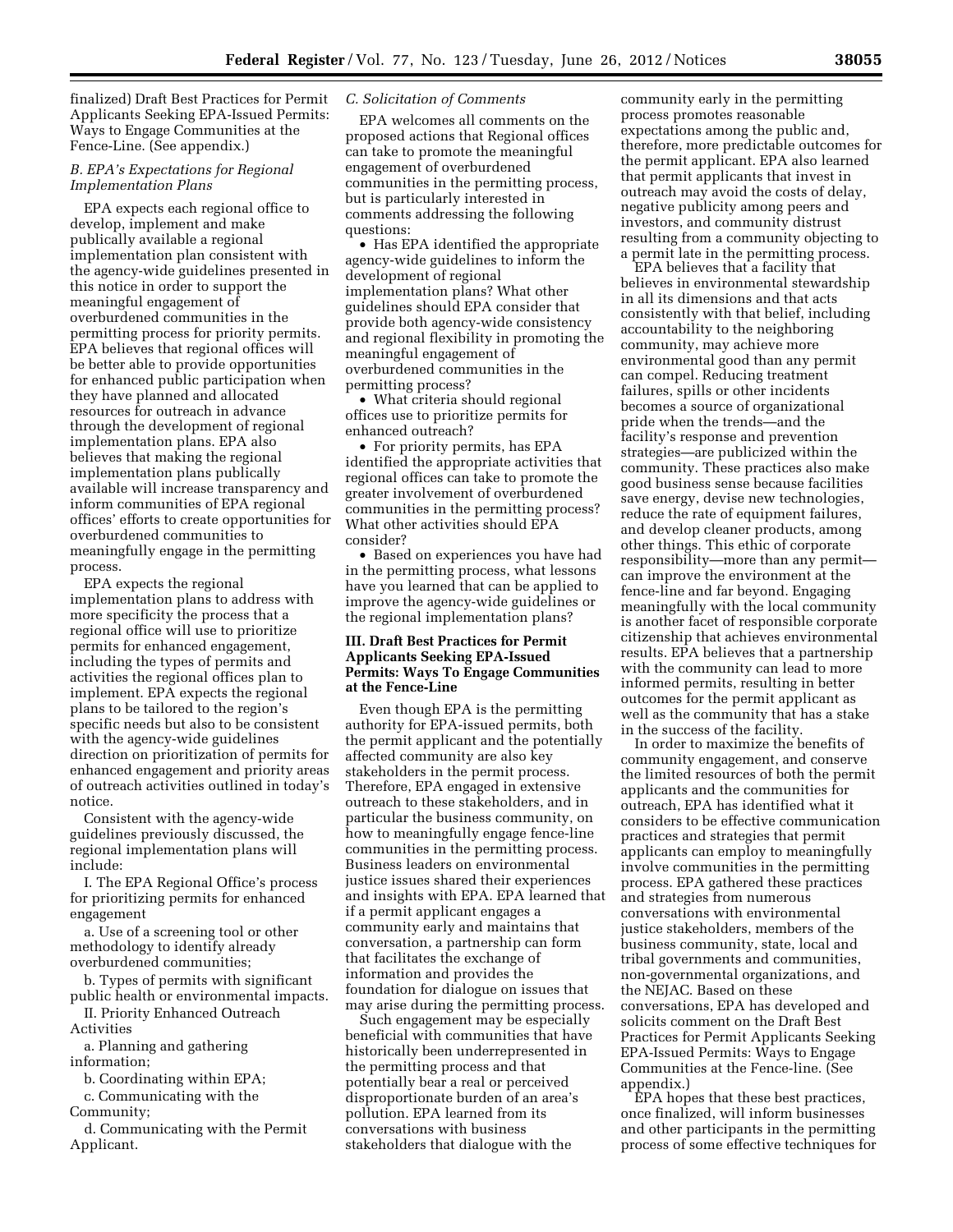meaningfully engaging overburdened communities in the permitting process for EPA-issued permits. The final document would supplement existing guidance and recommendations issued by permitting authorities, including state and local agencies.

The draft best practices presented here are designed to foster emerging leadership among permit applicants operating (or proposing to operate) facilities in overburdened communities. EPA emphasizes that no permit applicant will be required to follow these suggestions. To the contrary, EPA will continue to evaluate permit applications solely based on applicable regulations.

EPA welcomes all comments on these draft best practices for permit applicants. EPA is particularly interested in comments addressing the following questions:

• What different or additional activities could permit applicants employ in the permitting process to meaningfully involve overburdened communities?

• Based on experiences you have had in the permitting process, what lessons have you learned or successful approaches you have employed that can be used by EPA to improve the best practice recommendations for permit applicants?

• How can EPA ensure that communities are aware of the opportunity to have a two-way dialogue with permit applicants through the ideas provided here?

# **IV. Conclusion**

EPA looks forward to considering suggestions and comments received in response to this notice. EPA hopes the creation of agency-wide guidelines and the development of regional implementation plans, as well as the presentation of best practices for permit applicants, will increase the meaningful participation of overburdened communities in the permitting process for EPA-issued permits. Although meaningful involvement in the permitting process may not always lead to reduced environmental impacts, EPA believes that every time an EPA permit writer or a permit applicant acknowledges a concern that would not have been aired but for enhanced outreach, communities and the permit applicant benefit. EPA further believes that every time this enhanced outreach leads to a feasible solution to an issue of interest to the community, all stakeholders benefit.

Dated: June 15, 2012. **Janet McCabe,**  *Principal Deputy Assistant Administrator, Office of Air and Radiation.* 

### **Appendix**

## **Best Practices for Permit Applicants Seeking EPA-Issued Permits: Ways To Engage Communities at the Fence-Line**

#### **I. Introduction**

Achieving environmental justice is an integral part of EPA's mission to protect human health and the environment. One way EPA promotes environmental justice is to ensure that individuals in all parts of society have access to information sufficient to help them participate in EPA decision-making.

EPA decision-making takes many forms. These best practices focus on the permitting process, through which EPA authorizes industrial and municipal facilities to release pollutants into the environment at levels intended to meet applicable standards.

By soliciting public comment prior to issuing environmental permits, EPA plays an important role in bringing communities and other members of the public into the permitting conversation. But the best time to achieve positive, collaborative dialogue is before the permit is drafted, even before a permit application is filed. And the key players are not EPA but rather permit applicants and members of the neighboring community. Both sets of individuals have a long-term stake in the health of the community and the success of the company or enterprise.

Information is critical at this early stage in the permitting process, and the permit applicant has access to the information that can create a constructive dialogue throughout the permitting process. The permit applicant also has an interest in being a good neighbor to the community on the other side of the facility's fence. EPA believes that many applicants for EPA-issued permits are employing practices to be good neighbors. These best practices are designed to help a permit applicant to apply its good neighbor values to the permitting process, with an emphasis on ways to reach out effectively to the community at the fence-line.

EPA encourages all permit applicants to experiment with these practices; all neighborhoods and communities will benefit when a facility reaches out as part of its environmental permitting process. This document emphasizes communities at the fence-line because, for the vast majority of permits, communities most proximate to a facility are likely to be the most impacted by a permitting decision. For some permits, however, the communities most impacted by a permitting decision may exist beyond the fence-line. EPA encourages permit applicants for such permits to make efforts to engage the communities that are likely to experience public health or environmental impacts by their permitted activities. These practices also have particular value in overburdened neighborhoods that have been historically underrepresented in the permitting process and may face barriers to participation in the permitting process, such as include lack of trust, lack of awareness or information,

language barriers, and limited access to technical and legal resources.

While EPA will evaluate a permit application based solely on the applicable regulations, permit applicants are encouraged to employ the suggestions in these best practices. EPA hopes that these best practices—which emerged from EPA's conversations with a host of community, permit applicants and government stakeholders—will help applicants for EPAissued permits to seize a leadership role in this important area and, in doing so, demonstrate publicly that the core values on their Web sites do indeed influence corporate behavior.

#### **II. The Purpose of Best Practices**

The purpose of these best practices is to publicize the good neighbor practices already employed by permit applicants across the country and to encourage their greater use. Many of these practices are quite simple. The best practices can help build trust, promote a better understanding in the community of the facility's environmental impacts, foster realistic expectations and help build strong partnerships that will lead to better results for all parties. Investing in communities is a cost-effective strategy. EPA encourages permit applicants to make each of its facilities a good neighbor to the communities at their fence-line. EPA hopes that the best practices will help companies think of ways to engage the communities at their fencelines and, in doing so, become better neighbors.

## **III. Why is EPA Providing Best Practices to Permit Applicants?**

Industrial facilities are important members of the communities in which they are located. In addition to their important role as a source of employment and economic stability within a community, facilities play other roles. Many facilities, for example, have robust community engagement strategies that recognize the value of community outreach. Pursuant to these strategies, facilities engage actively with the community through environmental initiatives, neighborhood beautification projects, education programs and charitable giving, civic programs and the arts, youth activities, and other investments in the community. Indeed, many companies and public authorities embody these principles in their mission statements, using words and phrases like collaboration, respect, and building mutually beneficial relationships. Some even aspire to measure their own success by the success of their customers, shareholders, employees and communities. In short, a corporate culture is emerging in this Nation that values and actively promotes community partnerships.

EPA recognizes that many permit applicants already practice community outreach. These best practices are meant to encourage those leaders to continue their efforts. EPA hopes that the best practices will persuade those who are new to these ideas to experiment with this form of leadership, and to provide helpful suggestions for those seeking greater direction. Indeed, engaging with their communities as described here is consistent with many permit applicants' core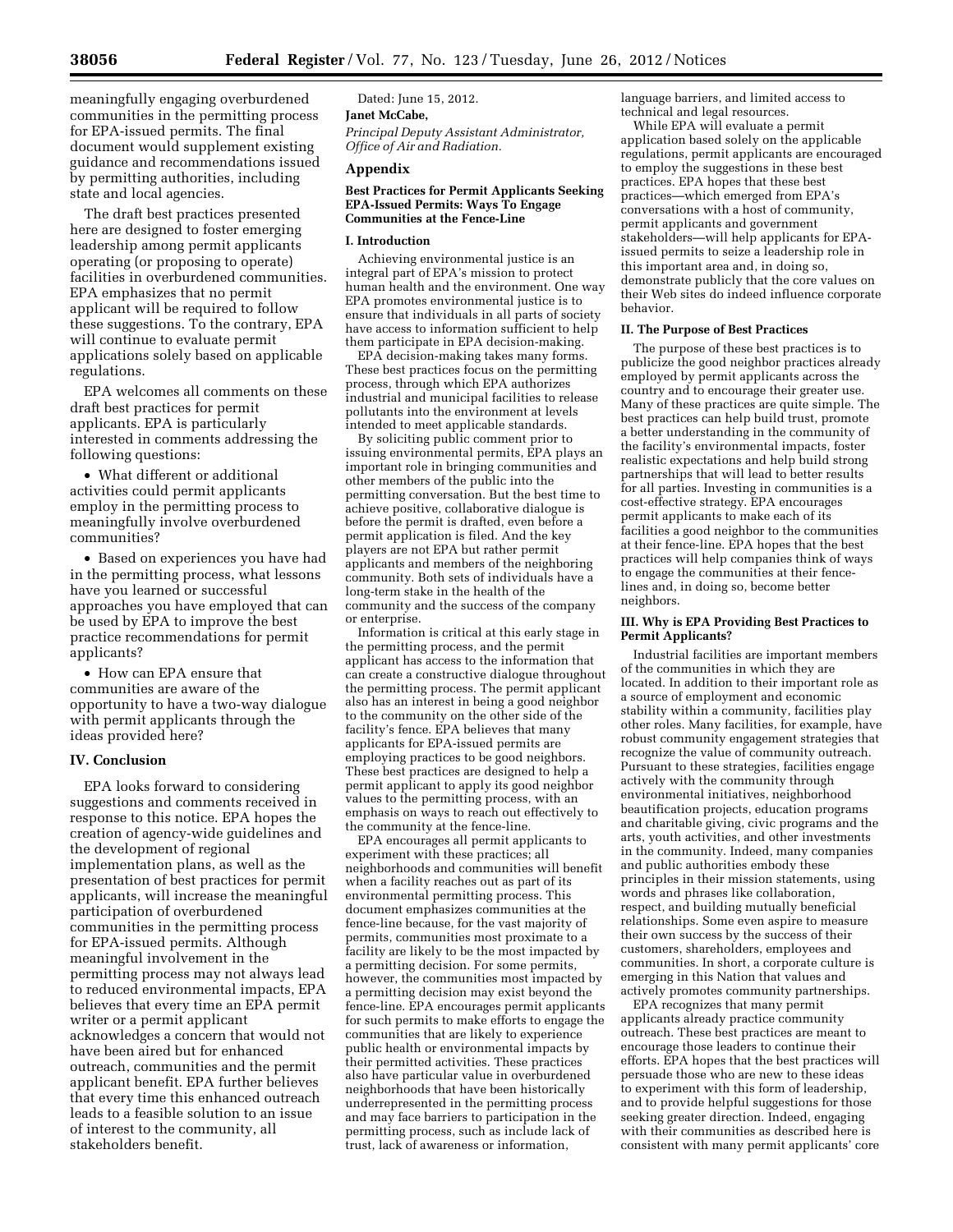values. These principles, practices and values lead to corporate sustainability, stability and—ultimately—profitability.

Early and meaningful dialogue between the permit applicant and the community is especially important in overburdened communities that have historically been underrepresented in the permitting process and that potentially bear a real or believed disproportionate burden of an area's pollution. Meaningful dialogue promotes environmental justice. EPA strongly encourages applicants for EPA-issued permits to engage in public outreach to the neighboring community whenever the facility's pollutant releases have—or may be perceived to have—potential health and environmental impacts on overburdened communities. This approach is consistent with EPA's objectives under Plan EJ 2014, which promotes meaningful involvement of the affected community in the permitting process.

EPA believes these best practices can foster a smoother and faster permitting process. This outcome is in everyone's interest—EPA, permit applicants and communities alike. The permit applicant and EPA have an interest in an efficient permitting process. The permit applicant wants permission to make operational improvements or construct a new facility. The permitting authority wants to efficiently issue a permit that comports with the law and accounts for public comment. The community at the very least wants the assurance that, through appropriate permit terms and conditions, the permit applicant accepts responsibility for appropriately controlling its pollutant releases and keeps the community informed of its control successes (and failures). These interests, while different, do not conflict. Conversations between the permit applicant and the community *before the permit application is filed* can help launch the permit process in a way that achieves all of these interests, with minimum conflict and delay. This could result in a more expeditious permitting process.

Engagement early can also yield a less contentious permitting process. It seems axiomatic that no community welcomes one more source of pollution, especially when the community already feels aggrieved by past siting decisions. When the new project accelerates a transition to cleaner energy or achieves another important environmental objective with benefits beyond the local community, interests may seem to collide. Early meaningful dialogue can help sort out the interests, encourage a permit applicant to accept responsibility for *its* impacts, and perhaps find low-cost ways valuable to the community by which the permit applicant can voluntarily mitigate environmental burdens. A community is less likely to hold a new project responsible for past unrelated actions if the permit applicant accepts responsibility for its own actions and is willing to help make community life better.

## **IV. How Can a Permit Applicant Enhance its Outreach to a Fence-Line Community?**

There are many ways that a facility can enhance its outreach to a community. Whatever degree of outreach a facility

chooses to employ, the following best practices are designed to help both the permit applicant and the surrounding communities get a reasonable return on their investment of time, energy and other resources. EPA gathered these ideas from permit applicants that have employed them, but the permit applicant and the affected community are in the best position to determine what engagement strategy is most appropriate for their particular circumstances.

#### *1. Think Ahead*

Before deciding whether to undertake special efforts to reach out to the neighboring community regarding a permit application, a permit applicant may want to ask itself the following types of questions. The answers to these questions may help the permit applicant decide what kind of community engagement will make sense under the circumstances.

• Would the new permit introduce new or additional pollutants to the fence-line community?

• Is the fence-line community already exposed to pollutants originating from other facilities?

• How will changes at the facility site affect the quality of life in the fence-line community, independent of the pollutants released?

• Is the proposed pollutant release—or associated activity—likely to cause concern in the community?

• If a risk assessment has been performed for the community, what does it say? What does the community think it says?

• What direction do the permit applicant's published core values offer?

Some laws, such as the Resource Conservation and Recovery Act, require permit applicants to reach out to the neighboring community before applying for a permit. In most cases, however, the decision on whether to engage in pre-application outreach is committed to the permit applicant's good judgment. (See Section V below for a discussion of the benefits to permit applicants when they engage the community as part of permit applications.) But whatever way a permit applicant chooses to engage the neighboring community, its outreach activities should be proportional to the actual or perceived impact the facility's proposed permitting action would have upon the community. In other words, permitting actions that may have a significant impact on the community may justify more extensive outreach than permits likely to have fewer impacts. Engaging the community early in the permitting process can help a permit applicant gauge the level of outreach appropriate to the community's concerns.

A public participation plan can be a useful tool for permit applicants engaged in outreach on permit actions. A public participation plan is one way to organize all of the permit applicant's outreach activities and to communicate those activities to the community.

EPA also recognizes that a permit applicant, despite its planning and execution, might not elicit community interest in its project. For example, few

people might attend meetings or visit the plant for tours. Before concluding that the community is uninterested in the project, the company may want to explore whether its engagement efforts were sufficiently tailored for the community. Other factors, such as lack of awareness of the engagement opportunity or the timing of the opportunity, may not have afforded the community a meaningful chance to attend. If the permit applicant's efforts to engage the community are made in good faith and are sufficiently tailored for the community, this will go a long way toward building trust.

#### *2. Engage Community Leaders*

One of the best ways to promote early and meaningful engagement between a permit applicant and the surrounding community is by creating a community environmental partnership. The key is to assemble the *right*  people to be in partnership. EPA has learned from stakeholders that the first step in meaningful engagement is the cultivation of a trusting relationship among participating individuals; doing so will then foster effective relationships among the interests they represent and will help identify their common as well as their unique goals. The following best practices can help a company create a successful community environmental partnership.

- Find out who the established community leaders are, both elected and unelected.
- On tribal lands, work with the tribal government and other contacts to identify tribal community leaders to commence outreach and assistance to tribal communities.
- Identify people who collectively understand the needs (and aspirations) of *local* stakeholders (permit applicant, community, environmental groups, academic, etc.)
- Recruit stakeholder representatives who have strong interpersonal skills and are willing to:
	- Æ Seek common interests;
- $\circ$  Cultivate a trusting relationship • Engage with diverse leadership so that many views can be brought into the dialogue. Successful partnerships have a variety of *local* perspectives, including:
	- $\circ$  Grassroots organizations and leaders
- $\circ$  Faith community leaders
- $\circ$  Tribal government and community representatives
- $\circ$  Academic institutions
- State, county or local governments
- $\circ$  Environmental groups
- $\circ$  Health organizations
- $\circ$  Permittees, including, ideally, the facilities in the neighborhood that engage in activities that generate pollution.

*Text Box 1: Community Advisory Councils,*  such as The Deer Park Community Advisory Council (DPCAC, *[http://](http://www.deerparkcac.org/)* 

*[www.deerparkcac.org/](http://www.deerparkcac.org/)*) provide a ''forum for an open and frank mutual exchange of ideas between representatives of the local community and industry.'' These groups engage in frequent dialogue to help build understanding between industry and community.

• Foster sustained involvement by the participants; relationships are created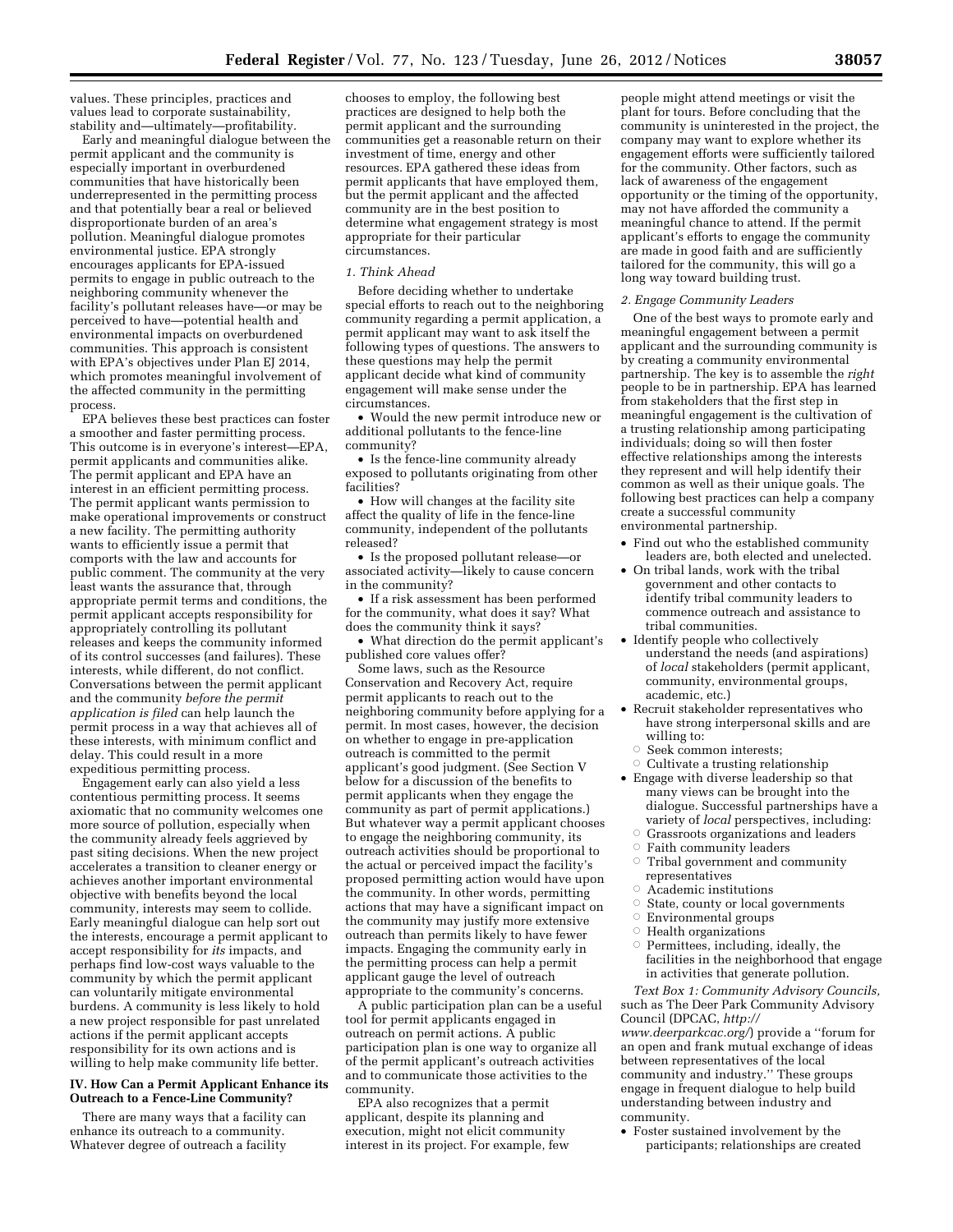between individuals, not the positions they hold.

#### *3. Engage Effectively*

As is the case with any relationship, predictable and ongoing interactions are key to a strong partnership between a permit applicant and community. A permit applicant engaging a community early in the permitting process, or even before the formal permitting process begins through preapplication meetings, can lay the foundation for a positive relationship with a community. In addition to early engagement, holding regularly scheduled meetings throughout the permitting process can build on that earlier outreach, further fostering the relationship between the community and permit applicant.

The following best practices can help the permit applicant engage effectively with the community.

- If a public participation plan describing outreach activities was developed, make it available to the public as a sign of the permit applicant's intention to engage meaningfully with the community.
- Invite community members and leaders to comment on community outreach plans and processes, and give feedback on what is working and lessons learned.
- Discuss project plans and potential impacts as early in the planning process as possible, even if the permit applicant can speak only in general terms.
	- $\circ$  If the permit applicant is unsure about potential impacts, it is better to acknowledge this fact; denying the existence of potential impacts can undermine credibility and trust.
	- Æ Encourage input from the community on their concerns about particular impacts early in the planning stages.
- Provide progress or status reports
- Invite members of the community and community leaders for regular tours of the facility, especially when the facility is planning to change a process that might affect the community.
- Consider investing time in public education, e.g., by hosting one or two day public information sessions with posters and kiosks dedicated to specific topics, with discussions led by facility personnel who are both familiar with the subject *and* capable of effective discussion with the public (conversational tone, not defensive, nontechnical language, etc.)

## *4. Communicate Effectively*

Permit applicants may need help to determine the most effective and appropriate methods for informing and receiving input from the community. Community leaders can provide this help. For example they can identify commonly spoken languages and any language barriers or Limited English Proficiency within the fence-line. They can also help identify which media outlets (radio, newspaper, church bulletins), outreach methods (knocking door-to-door, using social media, texting, phoning, putting up fliers) and outreach materials (brochures, fact sheets, postcards, letters) will be most effective in communicating with the

community. Community leaders can also help to create more effective opportunities to receive information from the public (individual/small/large/public/private meetings, anonymous hotlines, solicitation of written comments). Every community is different, so permit applicants that listen to their community's advice and involve them in their outreach efforts have a greater chance of a successful outcome.

A key component of effective communication is creating an environment for all stakeholders to meaningfully participate in a dialogue. Good ideas, including ideas that are good for the permitted enterprise or business, can come from many sources. By meaningfully engaging with the community potentially affected by an environmental permit, a permit applicant may acquire a better sense of a community's true concerns and ways a permit applicant could help alleviate them. Transparency and disclosure of information that may be of interest to a community, such as performance reports, can build trust conducive to meaningful dialogue.

*Text Box 2: Alternative Dispute Resolution*  The success of pre-application meetings will vary widely depending on the proposed project, the concerns of the community, and the ability of the permit applicant and the community to agree upon potential solutions. Sometimes, conversations between a community and a permit applicant have the potential to be contentious. As such, EPA recommends the use of a professional, trained, neutral facilitator to aid in creating and implementing their outreach strategy. EPA and The U.S. Institute for Environmental Conflict Resolution have designed and initiated The National Roster of Environmental Dispute Resolution and Consensus Building Professionals (*[http://](http://roster.ecr.gov/Search.aspx) [roster.ecr.gov/Search.aspx](http://roster.ecr.gov/Search.aspx)*), which is a resource to identify neutral third parties and connect them with appropriate projects.

EPA recognizes that both permit applicants and the communities have limited resources to engage in dialogue. The following best practices on fostering two-way communication and collaboration between permit applicants and communities, collected from permit applicants and communities, may help permit applicants communicate more effectively and thus efficiently use their resources.

- Set up a hotline for community members to report a problem or concern about the proposed project.
- Identify a single person within the facility to be the liaison that community members can call with concerns or problems.
- Institute regular meetings among all stakeholders
- Consider organizing citizen advisory councils or community environmental partnerships
- Select meeting locations and times that are convenient and comfortable for the community. Follow advice from community leaders to communicate in ways most effective for the community you are trying to reach. Use language and terminology that the community understands, including providing

technical data in every-day terms.

- Build in mechanisms for meeting attendees to ask questions, express concerns and propose solutions.
- During the meeting, talk about participants' concerns and questions (rather than simply "taking note" of them).
- Recognize that community members may be concerned about a variety of things, within and outside the permit applicant's control, including matters that do not relate to the permit under discussion (e.g., truck routes, delivery times, etc.)
	- $\circ$  Careful listening and an effort to understand the underlying interests behind related and seemingly unrelated complaints might yield a solution that addresses the community's true concerns at a reasonable (or even minimal) cost to the facility.
- Consider using a neutral facilitator to assist in designing an effective public participation process and conduct meetings to encourage all participants (permit applicant and community like) to listen effectively, focus on interests rather than initial positions, and to identify potential solutions.

#### *5. Follow Up*

Follow-up can be crucial in building a strong partnership with a community. The repeated interaction that follow-up provides can create a predictable pattern of engagement that is conducive to building trust. When a permit applicant delivers on commitments made during meetings (e.g., to provide additional information) a permit applicant demonstrates responsibility, integrity and commitment to the process. The following best practices can help permit applicants design follow-up activities with communities.

- If the public is invited to comment on plans, discuss the comments with the community after considering them.
	- $\circ$  If a comment is not clear, ask for clarification; do not ignore a suggestion due to a lack of understanding.
	- $\circ$  Report back to the community to let them know how their comments affected the permit applicant's planning or operation.
	- $\circ$  Explain when comments cannot be incorporated into the permit applicant's planned actions.
- Consider using a good neighborhood agreement to memorialize agreements between permit applicants and communities.
- Make environmental performance records available to the community without being asked, especially regarding pollution matters that are important to the community.
- Keep the conversation going even after the permit has been issued; maintaining a collaborative relationship with the community can pay benefits at unexpected times.

#### **V. Return on Investment: Benefits of Outreach to Permit Applicants**

EPA recognizes that a permit applicant would need to invest time, energy and money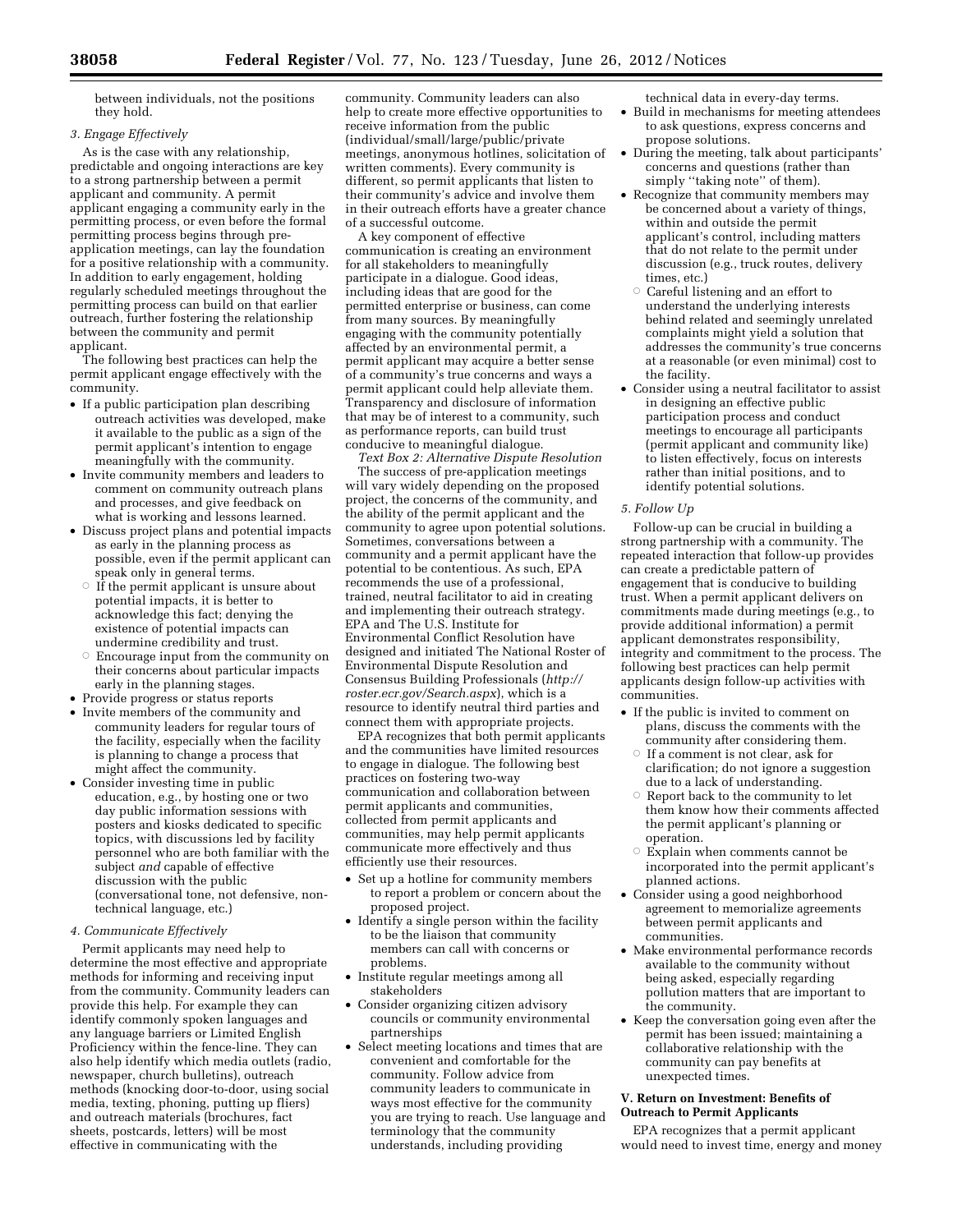in order to reach out to the neighboring community. For some permit applicants, ''business as usual'' might appear to be the path of least resistance. But EPA has learned from conversations with permittees that permit applicants that engage in effective outreach with fence-line communities can realize a meaningful return on that investment. The list below reflects these conversations. To further illustrate these ideas, we present text (in italics) from corporate mission statements, lists of corporate values, and annual reports linking these benefits from effective community outreach and engagement to overarching business principles.

1. *The neighborhood has a stake in a permit applicant's success.* Community members are not only neighbors, but also often employees, customers or investors. As such, healthy and sustainable companies directly promote healthy and sustainable communities. That alignment of interests can lead to creative solutions that promote the achievement of mutual economic goals in more sustainable ways. *We are proud of our involvement in the communities where we operate. It's our goal not only to support important projects in the communities where we operate, but also to partner and build relationships where we live and work. We always listen to local needs and find ways to invest that are relevant to our business.* 

2. *An environment of trust pays dividends throughout the permit term.* A permit applicant not only applies for a permit but also develops strategies for complying with its requirements. Meaningful public engagement during the permitting process and throughout the permit term can be a thoughtful component of a permit applicant's compliance strategy. Community members often say they have nowhere to turn when they worry about their local environment; a meaningful dialogue with the permit applicant that addresses their concerns can build trust. So, a permit applicant that experiences a failure of its treatment processes—and, in real time, discloses and takes action to remedy the problem—may maintain its reservoir of trust within the community. *We know you have questions; call us*. We believe that people work best when there's a foundation of trust.

3. *Engaging with the community is an effective cost-containment strategy.* Permit applicants that foster meaningful community outreach experience ''costs'' in terms of time, resources energy, and money. But a permit applicant that bypasses outreach incurs costs as well, especially when these choices lead to misunderstandings in the community. Even if the permit is granted, at what cost? Certainly, the permit applicant incurs the cost of delay, negative publicity among peers and investors, and community distrust (even apart from attorneys' fees associated with litigation). Each of these costs has a monetary value and each is potentially avoidable with an upfront investment. Good business sense often dictates a small investment early in order to avert larger costs later. Corporate leaders tell us that meaningful community outreach is no different. *Successful companies engage in long-term planning to achieve strategic goals. Working with the* 

*community during project development and implementation is just part of the process.* 

4. *Engaging with the community is an effective risk management strategy.*  Thoughtful risk-taking is a characteristic of many successful enterprises. A permit applicant engaged in thoughtful risk-taking around a new idea routinely gathers information and critically examines the idea from many perspectives, identifies the range of possible risks, modifies the idea as appropriate to minimize the risks, and then weighs the benefits against the risks that remain. The better a permit applicant anticipates and manages the risks, the more predictable and successful the outcome. Engaging the community early in a permit applicant's decision-making process can be an effective way to manage the risks of a new idea. A permit applicant that is truly open to gathering information, dialogue, and collaboration will find itself with a more predictable operating or business environment, reduced conflict, and, frequently, an outcome that achieves greater operational efficiency and community support. Its risk-taking is thoughtful because it identifies, analyzes and manages its risks. Permit applicants that are thoughtful risktakers recognize that having an engaged and informed community as an ally promotes reasonable expectations among the public and, therefore, more predictable outcomes. *We practice humility and intellectual honesty. We consistently seek to understand and constructively deal with reality in order to create value and achieve personal improvement.* 

5. *A permit applicant that engages meaningfully with a community is more likely to be considered a good neighbor.* A permit applicant is more likely to be seen as a good neighbor by a community when it makes efforts to engage and build a relationship with the community. Having treated the community as a good neighbor, the permit applicant is more likely to be treated as a good neighbor in return by the community. A community that understands the actual impacts a facility has on the neighborhood and trusts the facility to behave responsibly may also be less likely to hold the facility responsible for other facilities' pollution. *We are committed to improving our environmental performance: we track our progress and report our results to the public.* 

6. *Investors prefer good corporate citizens.*  Even if a permit applicant survives a dispute with a community over a new project and obtains the necessary environmental permits, investors may well inquire whether that costly battle could have been avoided. Indeed, some investors might even wonder whether the permit applicant's inadequate response to the neighboring community's concerns signals a lack of corporate responsibility, values-based leadership, or long-term strategic thinking that is important in other areas of the business. Leaders in this area say: *It is more important than ever that we continually earn investor confidence. We will do this by remaining a leader in good corporate governance and providing clear, consistent, and truthful communication about our performance.* 

*Text Box 3: Collaborations in Chester, Pennsylvania* 

Since the early 1990s, US EPA Region III has been working closely with the community and residents of Chester. With effective collaborations and partnerships, the City of Chester and its residents have successfully worked with local business and industry, government, and academia. These community-driven partnerships have led to increased awareness of environmental justice within the City of Chester.

When citizens first raised their Environmental Justice concerns to EPA Region III, the regional Office took action by establishing a dialogue with the citizens, PADEP, PADOH, and a number of local businesses in an effort to bring greater understanding and resources to the issues and concerns. EPA Region III, PADEP, and PADOH were active in working with the community and the other partners to address the issues that had been raised. The 1995 EPA Chester Risk Study not only looked at community risk and environmental concerns, but opened dialogues among the partners, and led to the formation of a number of workgroups. The workgroups then undertook on-the-ground actions to address some of the local concerns. PADEP provided an onsite inspector for the City of Chester. EPA and PADEP continued their dialogue on Environmental Justice, holding a number of joint meetings on the issues.

Covanta Energy applied for permits to operate in Chester, and the citizens raised their concerns to Region III and PADEP. PADEP hosted a series of meetings between the citizens and the company. From these collaborative discussions, the Chester residents' concerns were heard and considered, and an agreement was reached that allowed for the citizens and the company to have their needs met. Covanta continues to work proactively with the citizens in a productive and successful partnership, primarily through a citizen-led community organization called the Chester Environmental Partnership, founded and chaired by Reverend Dr. Horace Strand. The residents and other community stakeholders, including Covanta, have worked together in a primarily cooperative fashion to effect change and environmental improvement in Chester. The Chester Environmental Partnership works to bring about environmental improvement and growth by bringing all parties to the table—industry, government, non-government organizations, and the citizens—to have face to face dialogue on issues of concern. Covanta has taken an active partnership role in CEP. The ongoing dialogue and ground work of the partnership is a hallmark of these collaborative efforts and reflects a community-driven model that has produced positive results for Chester and its neighbors.

#### **Conclusion**

The best practices are a starting point intended to initiate partnerships between communities and permit applicants. EPA believes that a permit applicant that follows the best practices will take an important step on the path to building a fruitful and cooperative relationship with the community